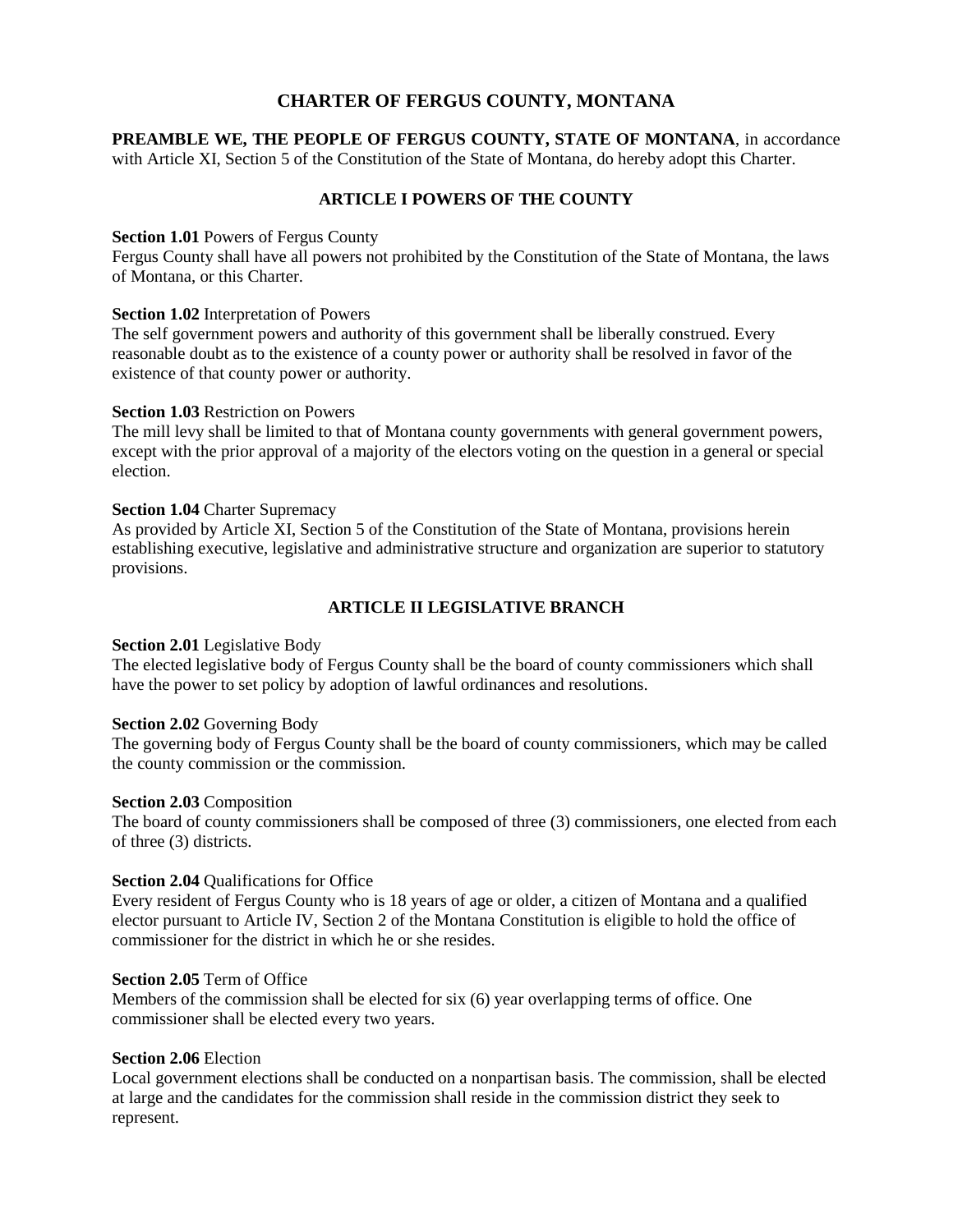## **Section 2.07** Division of the County into Commissioner Districts

Following each federal decennial census the commission shall cause the county to be divided into three commissioner districts, as compact and equal in population and area as possible.

## **Section 2.08** Vacancy in Office

The office of commissioner becomes vacant a& prescribed by law.

### **Section 2.09** Removal from Office

A commissioner may be removed from office by a finding, adopted by the affirmative vote of two (2) commission members, that the office has become vacant as prescribed by law, or by the recall of the commissioner by the electors of Fergus County, as prescribed by law.

## **Section 2.10** Filling Vacancy on Commission

When a vacancy occurs in the office of commissioner, the position shall be considered open and subject to nomination and election at the next general county election, except the term of office shall be limited to the unexpired term of the person who originally created the vacancy. Pending such election the commission shall appoint, by the affirmative vote of two (2) commission members, a person possessing the qualifications for office required by law and this Charter within 30 days of the vacancy to hold office until the successor is elected and qualified.

## **Section 2.11** Chairman of the Commission

The commission shall have a chairman who shall be elected by the members of the commission from their own number for a term established by ordinance. The chairman of the commission shall be its presiding officer and shall vote as other commissioners.

### **Section 2.12** Powers and Duties

All powers of the county shall be vested in the commission except as otherwise provided by law or this Charter, and the commission shall provide for the exercise thereof and for the performance of all duties and obligations imposed on the county by law.

## **Section 2.13** Rules of Procedure

The commission shall establish its rules of procedure and time and place of meetings by resolution. There shall be a minimum of one meeting of record each month property noticed and with a published agenda.

### **Section 2.14** Legislative Action

The adoption of any resolution or ordinance by the commission shall require the affirmative vote of not less than (2) two commission members.

### **Section 2.15** Compensation

The compensation of commission members shall be set by resolution of the commission.

## **Section 2.16** Community Councils

Community councils comprised of three members to advise commissioners shall elected on a non partisan basis for a two year term from each commissioner district.

II. Said council shall meet on a quarterly basis with no compensation.

## **ARTICLE III EXECUTIVE BRANCH**

**Section 3.01** Executive and Administrative Functions

The chief executive and chief administrative functions of Fergus County government shall be vested in the three elected members of the board of county commissioners whose term of office and method of selection are set forth in Article II of this Charter.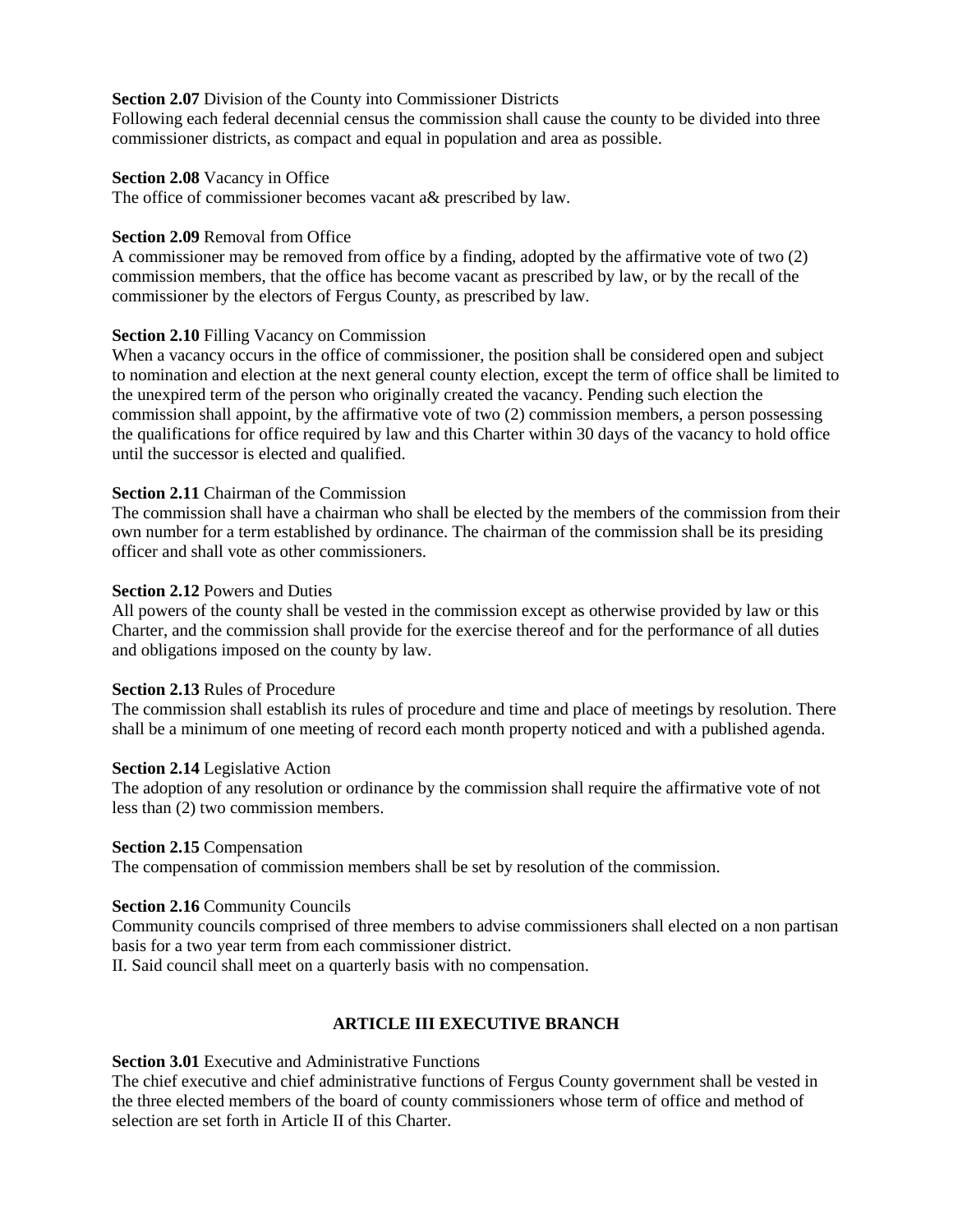**Section 3.02** Powers and Duties

The board of county commissioners shall:

**1.** enforce laws, this Charter, ordinances, and resolutions and carry out policies established by the commission;

- **2.** perform the duties required by law, Charter, ordinance, or resolution;
- **3.** administer the affairs of Fergus County government;
- **4.** direct, supervise, and administer all departments, agencies, and offices of the Fergus County government except as otherwise provided by law, ordinance or this Charter;
- **5.** prepare a commission meeting agenda;
- **6.** execute bonds, notes, contracts, and written obligations of the county;
- **7.** prepare, adopt and administer the county budget;
- **8.** appoint all members of boards and committees;
- **9.** appoint and remove all department heads who are not elected, and appoint and remove all other employees not serving under elected department heads;
- **10.** exercise direct control and supervision of departments not headed by elected officials or boards.

### **Section 3.03** Terms of Appointed Boards

All county appointed board members shall serve not more than two terms consecutively.

## **ARTICLE IV JUDICIAL BRANCH**

### **Section 4.01** County Courts

There shall be such county courts as prescribed by law.

## **ARTICLE V DEPARTMENT STRUCTURE**

### **Section 5.01** Elected Department Heads - County Officers

The following county officers, who may be called elected department heads, who shall have the powers and duties prescribed by law, shall be elected:

- **1.** county attorney
- **2.** sheriff
- **3.** clerk and recorder
- **4.** clerk of district court
- **5.** treasurer
- **6**. superintendent of schools
- **7.** coroner
- **8.** public administrator

## **Section 5.02** Qualifications for Office

Every resident of Fergus County who is 18 years of age or older, a citizen of Montana and a qualified elector pursuant to -Article IV, Section 2 of the Montana Constitution, is eligible for election to the office of an elected department head, enumerated in Section 5.01 above, except for the positions of county attorney and county superintendent of schools. Qualifications for the offices of county attorney and county superintendent of schools shall be those prescribed by law.

### **Section 5.03** Term of Office

Elected department heads shall be elected for a four (4) year term of office.

### **Section 5.04** Election

Elected department heads shall be nominated and elected at large on a non-partisan basis.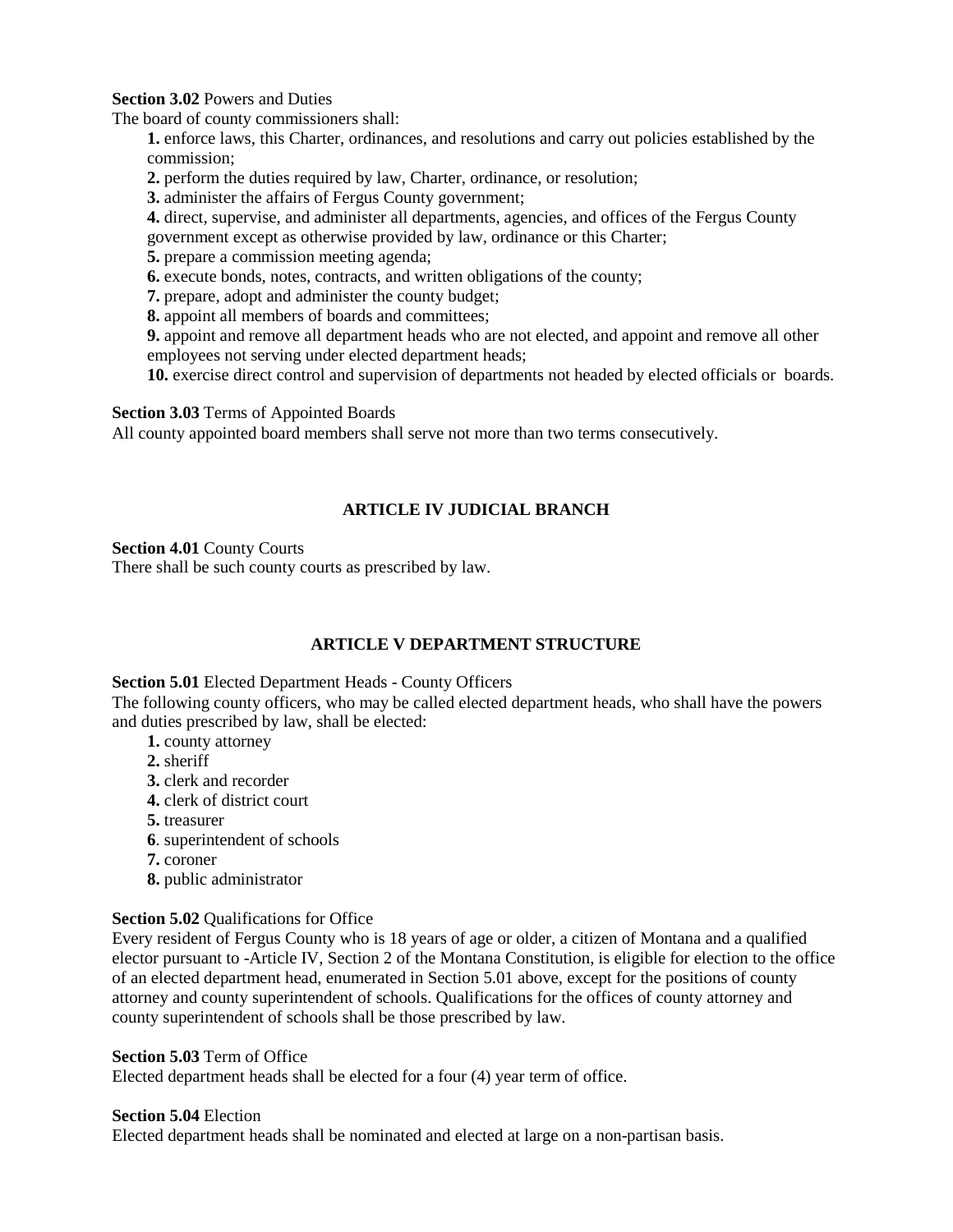## **Section 5.05** Vacancy in Office

The office of an elected department head becomes vacant as prescribed by law.

## **Section 5.06** Removal from Office

An elected department head may be removed from office by a finding, adopted by the affirmative vote of two (2) commissioners, that his or her office has become vacant as prescribed by law, or by the recall of the elected department head by the electors of Fergus County, as prescribed by law.

# **Section 5.07** Filling Vacancy of Elected Department Head

When a vacancy occurs in the office of an elected department head, the position shall be considered open and subject to nomination and election at the next general county election, except the term of office shall be limited to the unexpired term of the person who originally created the vacancy. Pending such election and qualification the commission shall appoint, by the affirmative vote of two (2) commission members, a person possessing the qualifications for office required by law and this Charter within 30 days of the vacancy to hold the office until the successor is elected and qualified.

## **Section 5.08** Consolidation of Offices

The commission shall have the authority in its discretion to consolidate any two or more offices included in Section 5.01 above and combine the powers and duties of the consolidated offices.

**Section 5.09** Organization of Other Departments The organization of all other county departments shall be prescribed by ordinance.

**Section 5.10** Compensation

The compensation of department heads shall be set by resolution of the commission.

# **ARTICLE VI GENERAL PROVISIONS**

**Section 6.01** Amendment of Charter This Charter may be amended only as prescribed by law.

**Section 6.02** Effective Date

This Charter shall become effective on January 1, 1997.

## **Section 6.03** Oath of Office

Before assuming the duties of office, all elected county officials shall take and subscribe to the oath of office as prescribed in Article III, Section 3 of the Constitution of the State of Montana.

## **Section 6.04** Right of Initiative

The citizens of Fergus County retain the right of initiative as provided by law and the Montana State Constitution.

## **Section 6.05** Recall

The elected officers of county government may be recalled by the qualified electors of Fergus County as provided by law. No person may be recalled for performing a mandatory duty of the office he or she holds or for not performing any act that, if performed, would subject him or her to prosecution for official misconduct.

## **Section 6.06** Severability

If any provision of this Charter is held invalid, the other provisions of this Charter shall not be affected thereby. If the application of the Charter, or any part of its provisions, to any person or circumstance is held invalid, the application of the Charter and its provisions to other persons or circumstances shall not be affected thereby.